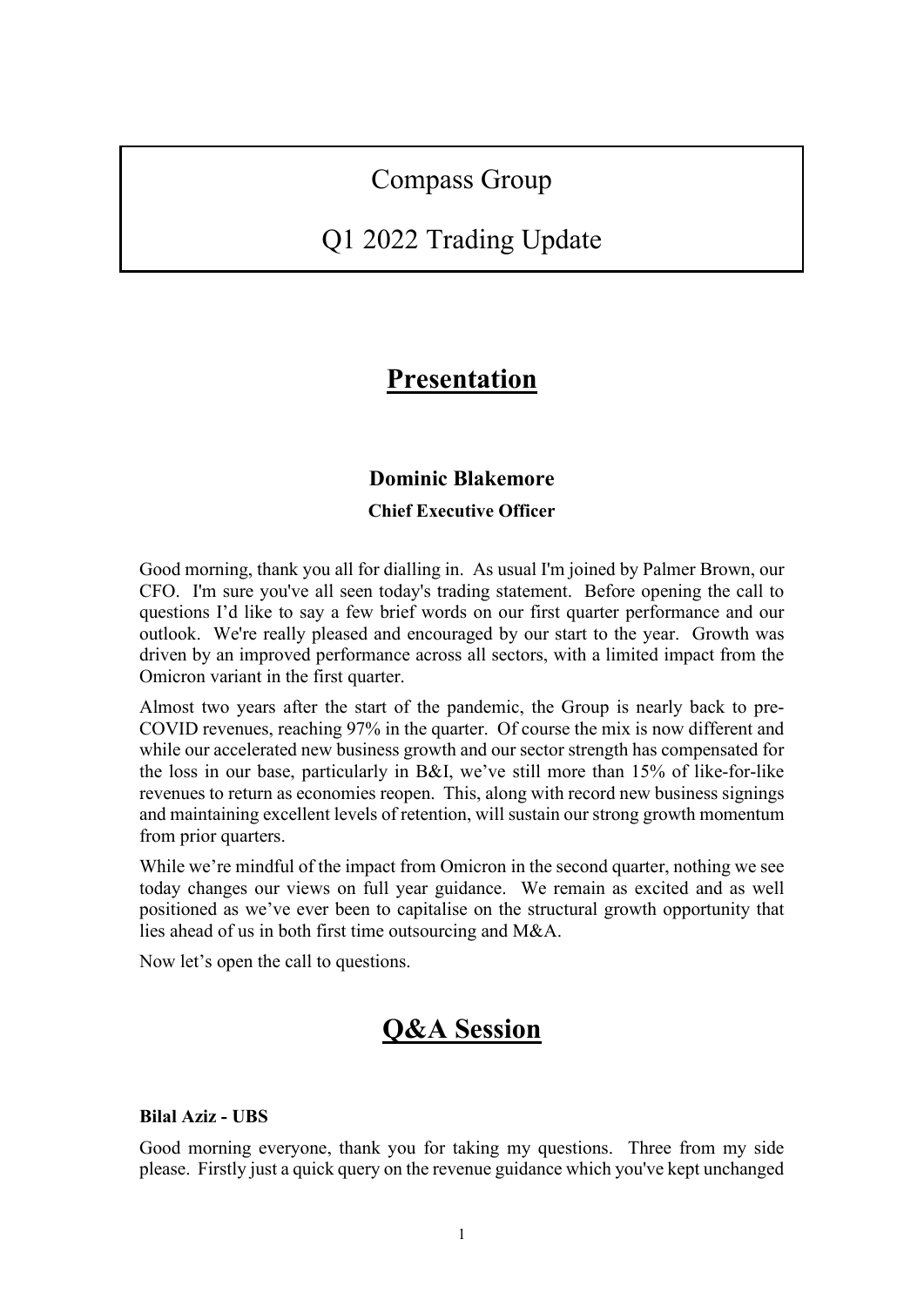for now and I appreciate that it's still uncertain out there. But can you give us any steer for 2Q to the extent that you think things may slow down? You flagged education in particular. I was interested to see what you are hearing there.

Number 2, just within the quarter, can you perhaps break out new wins versus price impact, please? I know Dominic you just mentioned 15% is the revenue decline in volume terms at least. Then lastly just on mid-term, the composition of your revenue could be quite materially different from 2019, given new business and inflation. So is there any change to how the new business ramps up to divisional average margins? Just trying to get a sense of how you expect the value to impact [loss]. Thank you.

#### **Dominic Blakemore**

Yes thank you Bilal. I'll take the first two questions then pass the third to Palmer. With regard to revenue guidance for the full year and the outlook for Q2. I mean as we've said today, we're maintaining our full year guidance. We expect to see a little bit of softness in Quarter 2 from Omicron across those markets which have been lagging in the UK. Of course we will be [lapping] strong comparatives in the second half of the year. So if you recall we were growing around 30% in the second half of 2021 and we will be lapping that. So for now we remain very comfortable with the guidance that we provided on revenue.

Specifically with regard to Quarter 2, we would expect the strong trends in new business and retention to continue. Perhaps a touch of acceleration in pricing. I think the delta between Quarter 1 and Quarter 2 will really all be about the Omicron impact, which could be a few points. But as we've seen in the UK, we hope that it's short and sharp and that we can then accelerate beyond that into the second half.

With regard to your question around the breakdown of components of growth in the quarter, our new business was around 10%, our retention around 95.5%. So the net new at the 5.5% level. Pricing around sort of 2.5% to 3% and the balance would be the volume recovery that we've enjoyed in the quarter.

Now obviously that net new at 5.5% really benefits from the computation against the sort of effective base. I think we feel that it would be more like a 4% net new on a 2019 basis and therefore a run rate basis. But clearly a strong improvement on our historic rates of 3%.

Palmer over to you for the last one.

#### **Palmer Brown**

Sure. Just with respect to the sector margins and new business margins, actually when you look at it on an EBIT basis our sector margins are fairly similar. EBITDA would reflect a bit of the capital intensity differences in the businesses with sports and leisure, higher ed, [a bit of vending] being a bit higher. But when you net it down to an EBIT basis they're fairly similar. That would be reflected in sort of the start-up and the trajectory. A bit more mobilisation costs on some of the big ones as you would expect within sports and leisure and higher education. But it's fairly uniform across the board.

Maybe just one bit of colour on the shape of the Q1. Dominic referenced a roughly 33% or so of the 38% coming from like for like. You got a few points of price in there. The bulk of that volume recovery would be from the net new business that we've won since '19. So I think that's a key thing to keep in mind there. When you look at the base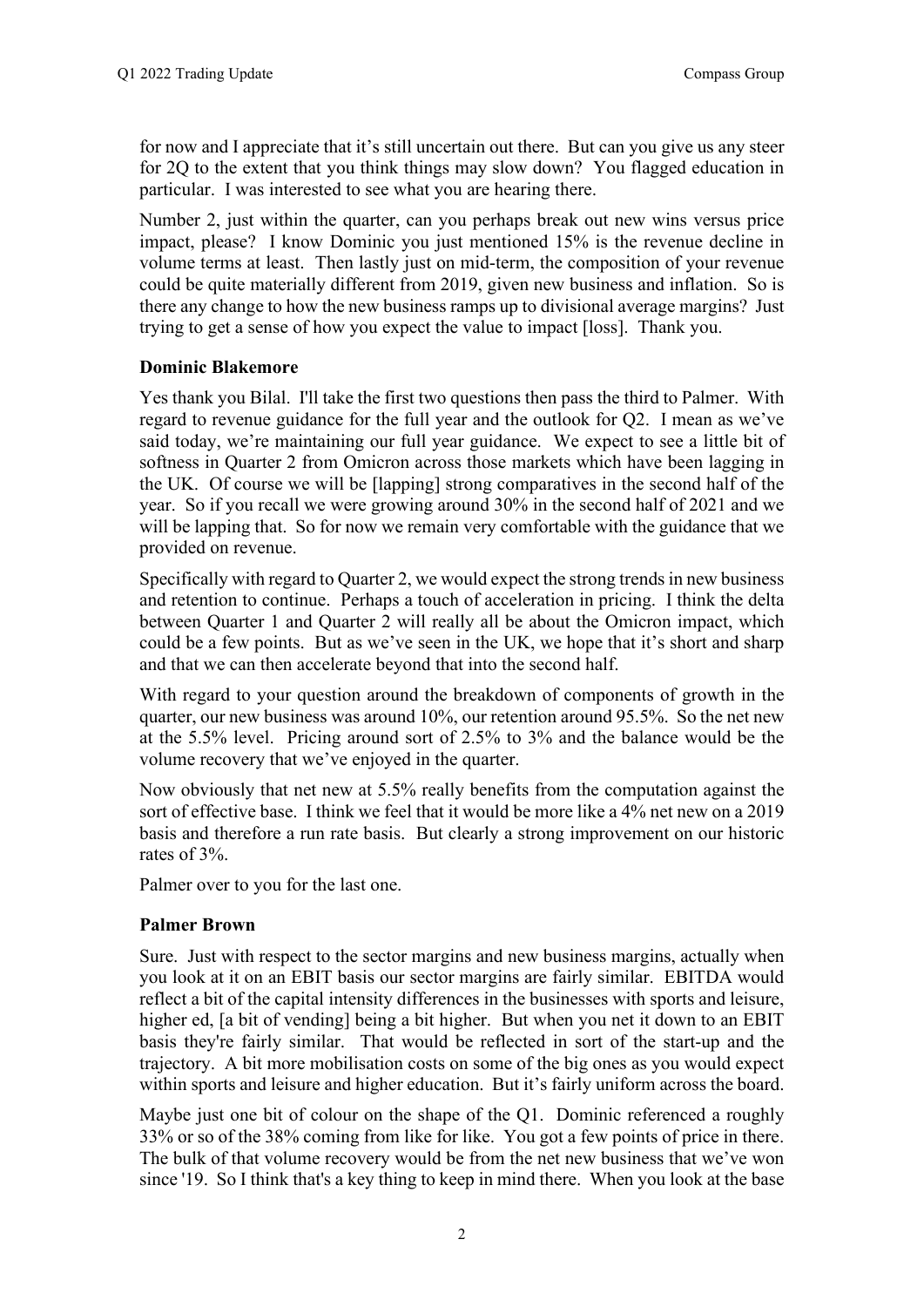volume recovery, just as Dominic said in the opening, we still have more than 15% of the base value is yet to recover.

### **Bilal Aziz - UBS**

Very clear, thank you very much.

#### **Jamie Rollo -Morgan Stanley**

Thanks, good morning everyone. Just picking up from the last points please. So you're running at sort of 84%, 85% of 2019 on volume. I think the last time you reported it was around 80% and the organic sales are running at 97% in the first quarter. So it's fair to say just simply speaking, assuming a full volume recovery, you're sort of running really in a mid-teens or 115-ish% versus '19 without any sort of further gains from here? Just mathematically is that what we should be thinking about as the sort of medium term opportunity without any more gains?

Secondly, given the weight of contract gains in the period, is there any impact there on margins, given sort of mobilisation costs and so on. I know you've not given a margins figure this time. But should we expect perhaps a slightly weaker performance in the first half than the previous guidance?

Then finally is there any change to the CapEx guidance? Because you're winning sort of more business than expected. Are you still looking at 3.5% of sales still for this year? Thank you.

#### **Dominic Blakemore**

Yes, thanks Jamie, good morning. Just with regard to the volume recovery. Yes, your maths is right. I think just kind of one caveat is obviously we're yet to see what impact sort of B&I, hybrid working or working from home trends will have on that base volume. So that is the gross number and we do expect, as we've always said, some dilution of that from those trends.

I think the positive for us is, as we've said, we are seeing food programmes being used to entice colleagues back into the office, which is very attractive for us. We're seeing higher participation than we would previously have seen and also upweighted spend. So there will be obviously some counter balance to that risk which is exciting. As you also pointed out, right now we're expecting sort of higher net new as we go forward to also add into that equation. So yes, I think it's an exciting growth and revenue recovery outlook.

Over to Palmer on the other two, I think.

#### **Palmer Brown**

Sure. With the new business wins being as strong as they are, we've certainly seen the mobilisation costs, the drag on margins in addition to just the normal increasing margin trajectory within the contract lifecycle. This is something we talked about at the full year.

We fully expected to see that this year and it's one of the big reasons why we said that margin recovery would be strongly second half weighted. That is certainly the case. We've reiterated our guidance so including in that is the margin we fully expect to be north of [6%] for the year. Exiting around [7%]. I think we flagged at the end of the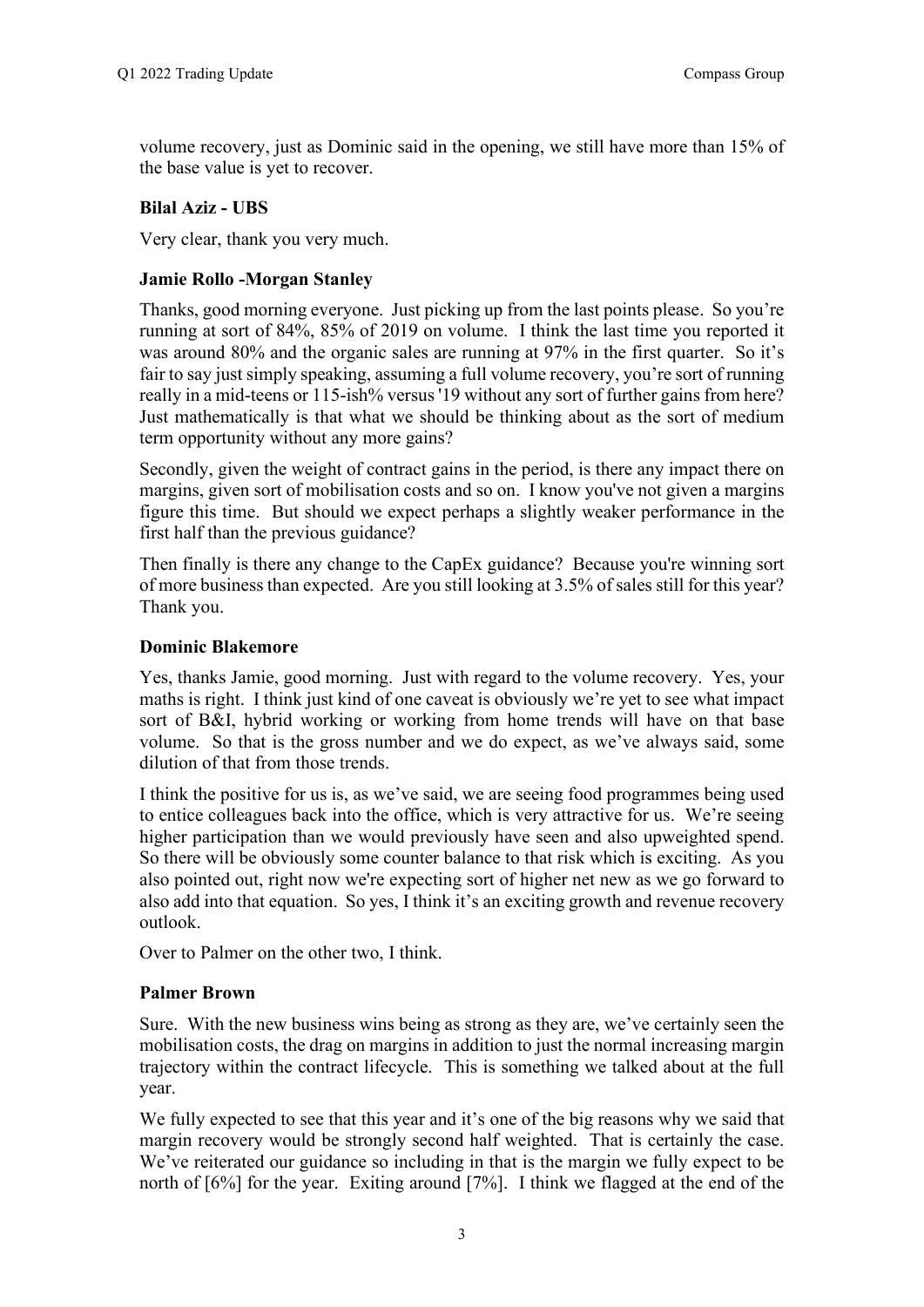full year that we wouldn't expect to see much margin progression at all in the first half. We still see that and expect that to be the case for the first half. So it's playing out in line with what we expected.

With respect to CapEx. We're still anticipating the same level of CapEx around 3.5%. Although what you hear from us in general is that we are very opportunistic. When we see opportunities, we're not going to shy away from them. So while we see that as being the case and expect that to be the case, we certainly reserve the right to take a relook.

#### **Dominic Blakemore**

Yes and I think just to add to that. One further point is I think the shape of CapEx is possibly changing as such. So sort of less up front on signing, or investment in client facilities and more around digitalisation. More around delivered-in operating model solutions. Which is really exciting because it is an incremental CapEx. It's the same CapEx being used differently, potentially with better outcomes.

#### **Jamie Rollo - Morgan Stanley**

Thank you. Sorry, just on the margin point. Why has the high level of contract wins not had an additional mobilisation cost or drag? I mean you've maintained the margin guidance. Is there other savings in there? Or what's sort of going on to offset that?

#### **Palmer Brown**

I think it's a combination of the ongoing growth within the net new since '19. So we get a bit of volume leverage that comes through and we're managing it well. I mean I think that's the key thing and that's one of the things we look at with our full year guidance. The revenue's going to be a bit difficult, that's why we're keeping a pause on things, given the Omicron variant that we're facing right now. But we expect to see that margin shape really come through the way we outlined it.

### **Jamie Rollo - Morgan Stanley**

Thank you very much.

#### **Vicki Stern - Barclays**

Yes, morning. Firstly on use of cash. So I think back in November you said you'd like to be spending similar levels on M&A to those that you were spending before COVID but there weren't that many deals attractive enough to get over the line. Obviously you've signed a few in the first quarter. But just more broadly, where do we stand now in terms of M&A expectations? Obviously related to that, when you look at the balance sheet sort of when's the right time to start thinking about share buy backs again?

Second question. You also mention in the press release that Compass could have revenue and profit growth above historic levels in the future. Could you just sort of flesh out what your thinking is there. Before COVID I think the guidance was 4% to 6% organic growth. Just yes, sort of how you're thinking about that might shape up in the future with some of the points you've made around net new et cetera.

Then just on net new. Is this level of signings, that value of signings that you gave us back at full year, still running around the 15% ahead of 2019 levels? Is it still sort of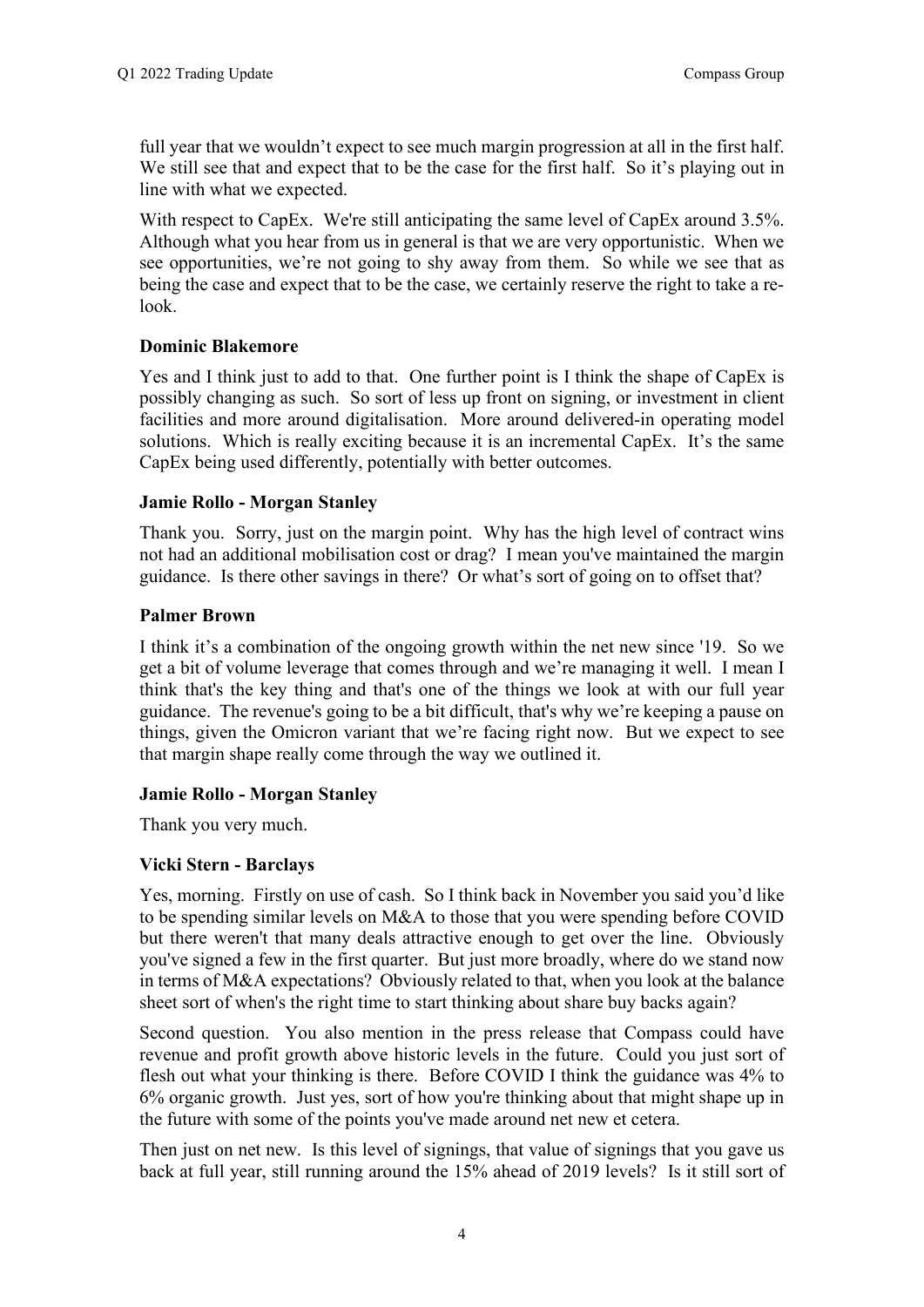skewed towards first time outsourcing? Related to that, just the pipeline, is that still also looking as attractive as you signalled back then? Thanks.

#### **Dominic Blakemore**

Yes thank you Vicki and good morning. Yes, look with regards to the use of cash. We think there is an exciting opportunity for M&A ahead. It will likely be more of what we've done before. Which will be infill and sort of small and medium sized deals. You've seen a few things closing in this quarter. The pipeline is attractive, as we've always said it's lumpy. But we're absolutely seeing a little bit of a moment in time, where I think everything that we've experienced over the last couple of years is bringing those opportunities into the pipeline. We'll maintain our discipline and hopefully we'll have the opportunity to convert some of those.

Again, we as we've always said our capital allocation framework remains the same. To the extent we don't close those deals, we will look at shareholder returns. But I think the right time to update you on that would be around the half year as we've got a little bit more experience around the M&A pipeline under our belts.

Then just in terms of the revenue and profit growth above historical levels. Yes, I think you're absolutely right, the component of it that we're influencing is obviously net new. We're talking about a percentage point of acceleration in our net new. That's what we would hope and expect to the be component parts of revenue that can accelerate over time. When we talk about profit growth, we're talking about that being driven by accelerated revenue growth. Therefore the two of them operating in tandem. Palmer any more colour on those? Then on to the third question, I think.

#### **Palmer Brown**

No, I think the third's just in line with what you just said on the revenue growth in new business wins being the biggest driver. Albeit we're seeing some improved retention as well. But on the new business wins side are certainly in line with what we had last year. I think we had a good start to the year, just as M&A we said new business wins can be lumpy. I gave you some examples of that before with some big wins.

But what we're seeing on a quarterly basis, trailing 12 months basis, is very much in line with what you heard from us at the end of last year. I think it's reflective of the structural opportunities we see in the marketplace and how we position ourselves. You know within that we're still seeing the uptick in the first time outsourcing component which we like very much and we anticipate that that will continue, at least for the foreseeable future.

#### **Dominic Blakemore**

I think a final point to add would just be in terms of future growth. It may well be that higher levels in inflation that we'll need to recover through pricing could also [flatten] the top line. I think we can all form a view as to how temporary or semi-permanent that might be and we'll have to work very hard, as we've always done, to recover that inflation and protect margins. But I think the real delta of improvement which talks to the quality of the business, will be our performance in in net new and that's what we're very focused on.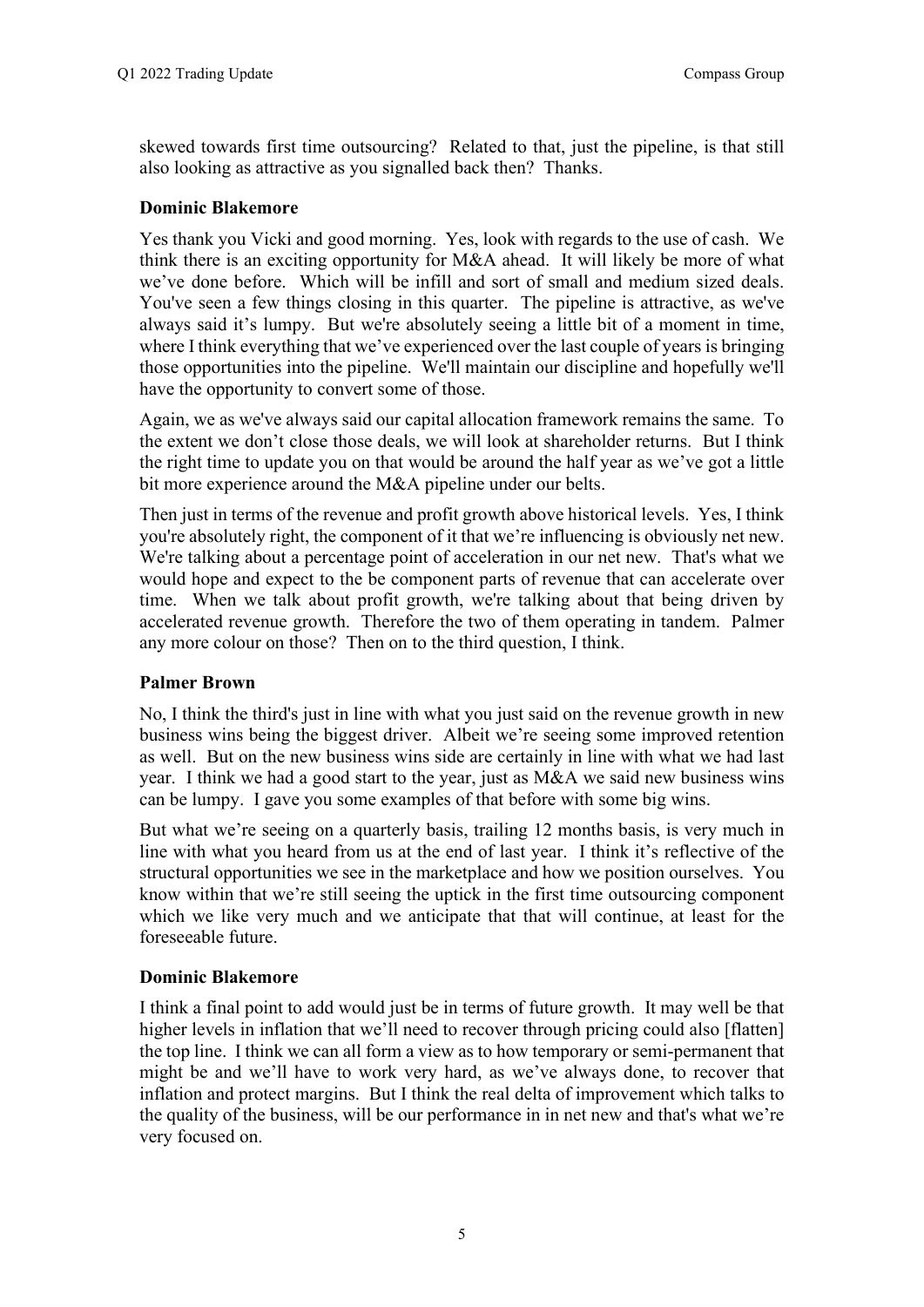#### **Vicki Stern - Barclays**

Great, thanks very much.

#### **Richard Clarke - Bernstein**

Good morning, thanks very much, thanks for taking my questions. Just the first one following on from Jamie's question about what's still to come? So the 85% you talked about was on your 2019 volumes. Then you talked about a lot of the progress you've had is on contracts you've signed since 2019. So those contracts you've won since 2019, what percentage are those running at now? Is there still a substantial volume improvement still to come on the sort of 2020/21 win cohort?

Second question, age old topic of inflation. You said your pricing was running about 2% to 3%. That's obviously, presumably below what you're seeing in terms of input cost inflation. So maybe you can sort of confirm what you're seeing there. Maybe just some colour around how you're able to absorb that, if not passing it on through price.

Then the third question. Just on the rest of the world. Your commentary around rest of the world [qualitatively] is quite good on DOR. But the number relative to 29 (sic) just stepped back a per cent. So just what's driving that very modest step back in the rest of the world quarter on quarter?

#### **Dominic Blakemore**

Yes, let me take the first and the third and then let Palmer talk to pricing and inflation. In terms of still to come. I mean yes, there will be because some of the new business we're mobilisation,, depending on sector is mobilising in the context of containment measures, lockdowns and so forth. Therefore we would expect some modest volume growth in those contract wins in the last couple of years too. But I think the real prize is a recovery in the base volumes of the existing business, pre-COVID.

Then with regard to west of the world probably just something to call out is there is an M&A effect in the regions which doesn't affect the total Group numbers. It's [a wash] between acquisitions and disposals. So sort of M&A adjusted like for like volumes are around the 97% for the Group. But because we made a number of disposals in the rest of world region, our South African business and some parts of our Japanese business, we're actually running above [100%] in rest of world, like North America compared to 2019 levels.

The quarter on quarter change is really about seasonality. Then of course the delta rather is Europe which is probably three or four points like for like weaker than we've reported. Because we acquired the Fazer business in the Nordics which has given us some volumes. But of course the European business is most highly exposed to B&I and where we would expect the volume recovery to come back over time.

### **Palmer Brown**

With respect to the pricing, inflation question Richard you asked. We're certainly seeing the heightened levels of inflation. In fact we're probably seeing a tick higher than we even discussed at the end of the fiscal year. That's been holding true. We are seeing although a bit of signs of improvement within the supply chain and on the labour side. I think when you look at job applicant flow, the duration if job postings, we're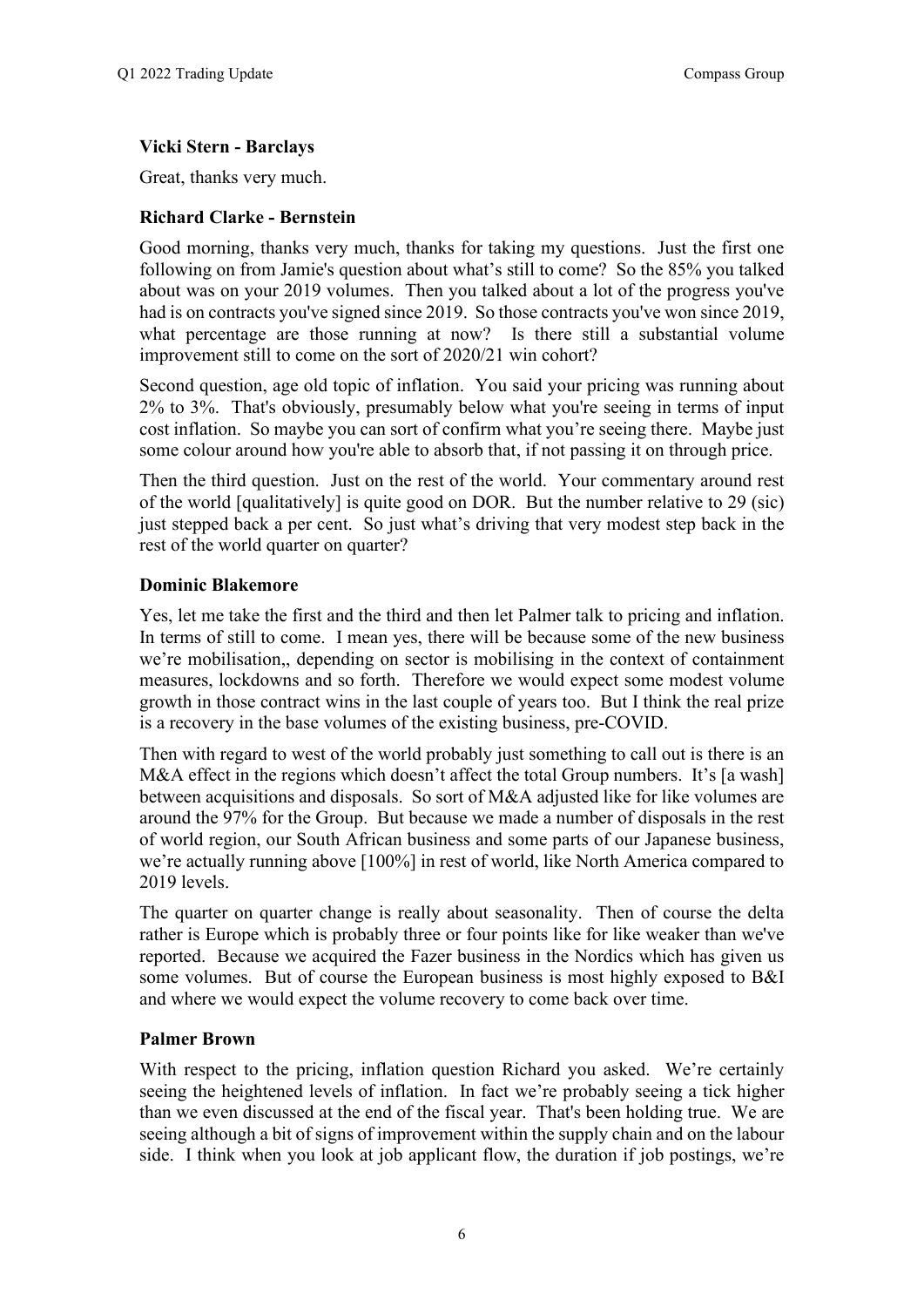seeing some improvements there that give us some signs that that will continue. It is certainly still tougher than it was historically.

The same thing on the supply chain side of things. We're seeing less disruption on the distributor side of things. So while we anticipate challenges for the rest of the year, we do anticipate though that they will improve. Certainly we mitigate the best we can and then we price. Our business model allows for that within our contract structures, our relationships with clients. Keep in mind the inherent delay in pricing that's there. We're typically able to price on the consumer facing side of things fairly nimbly. But within the client facing side of things it's a bit more structured and it's a bit more tied to lagging indicators such as inflation indices, CPI, ECI, food away from home, that kind of thing. So those have to be a bit more planned and structured.

January is a big pricing month for us overall, as you could appreciate. Certainly our teams across the globe have been quite busy in that respect. That's one of the big reasons why we expect to see the margin shape that we outlined being very much second half weighted. Is this delayed effect of pricing.

#### **Richard Clarke - Bernstein**

Just to follow up then, just to be clear. So the 2% to 3%, that should probably go up as we go through the year. You'll get a bigger pricing component as we progress through the year.

#### **Palmer Brown**

If we're doing it right, absolutely we should.

### **Richard Clarke - Bernstein**

Okay, wonderful, thanks very much.

#### **Leo Carrington - Credit Suisse**

Good morning and thank you. Firstly, around the M&A in the quarter. Can you give some colour on the sectors and splits between acquisition of small operators versus of new technologies or concepts? Then just for our models, will it be right to expect the kind of one to one flow through into our acquired growth expectations for this year?

Then partly, separately at least, now that the recovery is taking shape and you have experience of operating in the new normal. Can you give an update on to what extent clients are still looking for offsite preparation and importantly what the returns are like for you on operating these new restaurant concepts and dark kitchens?

#### **Dominic Blakemore**

Yes, maybe I'll talk to the third question first and then allow Palmer to take the first two. When we speak to the recovery and new normal, I'm not sure we're there yet. I think we are going to take a while before we've established what we consider to be new trends. The reality is that I think confidence in the return to the office was shaken by Omicron. I think our clients are yet to determine what their operating model is going to be. We understand there's lots of complexity around that.

We've still got to see confidence levels of individual employees returning to the office through transit systems. We've always talked about is it a three day week in the office?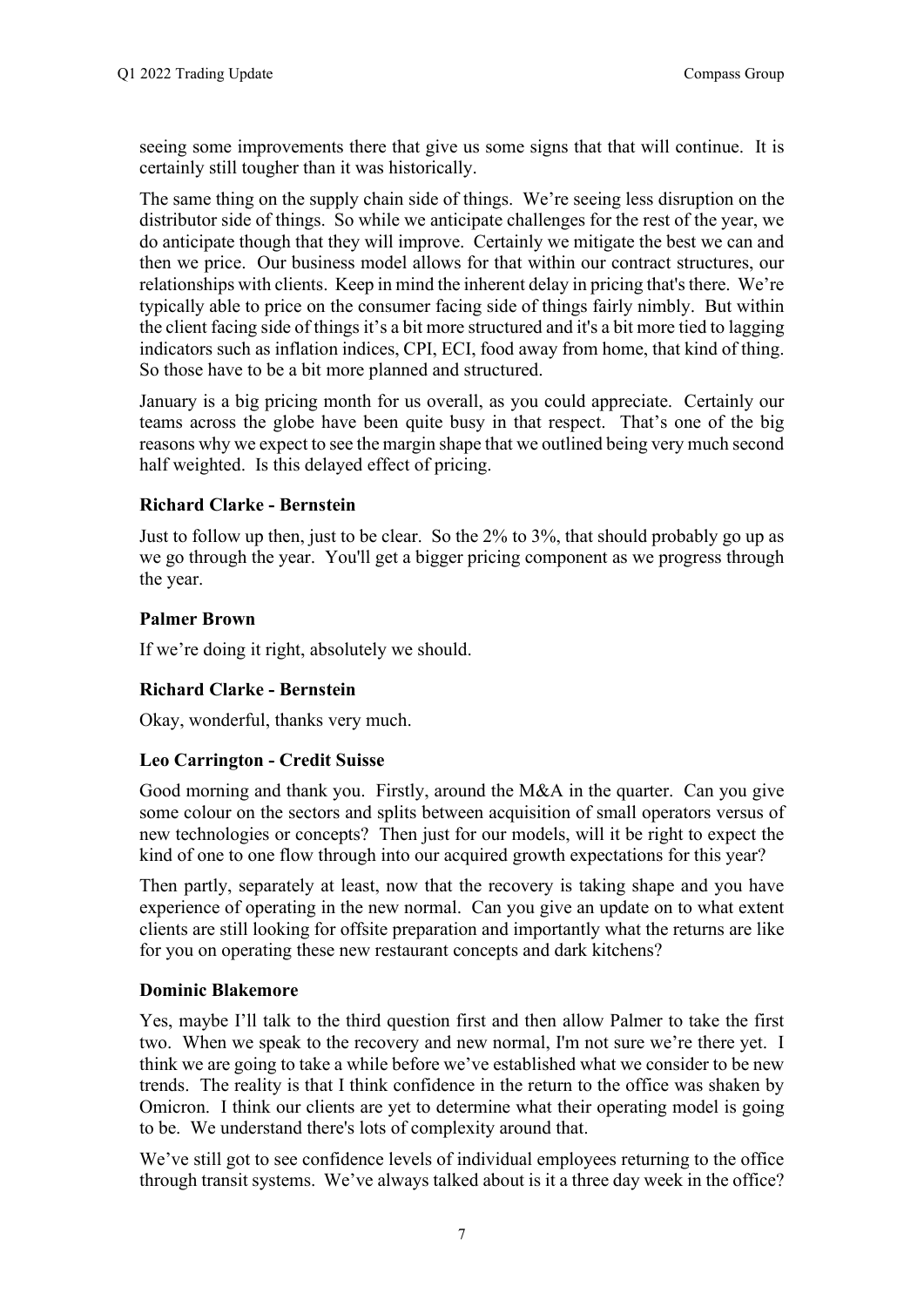If so, which days? How do colleagues get brought together for the most effective type of work? We also know that our different clients in different sectors and different industries have got different perspectives on what they want from the office. So I think we're some way away from the new normal and I think it's going to be a bit of suck it and see over time.

That said, we think the ability to operate delivered-in solutions is critical to the future. What it gives us is an ability to vary our offer away from the traditional restaurant style dining. Into much more grab and go with attractive hot meal solutions. So typically we would see this as being able to operate commissary kitchens or central kitchens which we could then deliver into finishing kitchens. Freeing up space on site and allow our consumers to have hot and cold food offers at any time of the day. So it's an attractive sort of new took in the kitbag really for how we provide great quality and an attractive offer to our clients and their employees.

So I think there is a way to go. Palmer will talk to some of the new operation models that we're acquiring as well as building. We're seeing strong growth in them and it also opens up a different part of the market to us in those potential clients that have smaller colleague bases. So it is attractive. The economics remain attractive because obviously we can produce at scale with batches that then get delivered into multiple clients. So if we're doing this right, we should be at least protecting our sort of pre-COVID margins and with the opportunity to potentially do better as well.

#### **Palmer Brown**

The acquisitions that we completed in Q1 are right in line with that evolving operating model. All of them in Q1 were in North America. The biggest piece is really related to the continuing build out of our commissary network across the country. So it's certainly tapping into the evolving operating model. We're using technology that both we've created ourselves, as well as acquired previously, to combine with the ghost kitchens, the offsite, central production kitchens and the like. To fulfil this evolving operating model that Dom just described. So that's the biggest chunk that you see there with the micro markets certainly being a component within that. That is a core part of our strategy and you'll see that continue to be a line of focus for us.

In terms of the model of the revenue expectations. It's a little bit better than the 100%, it's closer to about [150%] or so in terms of a ratio to what we paid. Now that just happens to be on this batch. Everything's going to be really case by case.

I will say on the M&A front, it wasn't completed in Q1, it was just completed earlier this week, but the acquisition of the Sodexo Australian business that had been discussed previously, we completed two days ago. It's not material in terms of quantity but it's significant in terms of strategy. So we're very pleased to have that completed.

### **Leo Carrington - Credit Suisse**

Thank you very much.

#### **Jaafar Mestari - BNP Paribas**

Hi, morning everyone. I've got three questions if that's okay. Firstly just on contract structures, just so we have the right thinking into the next leg of the volume recovery. Could you give us an update on how much of your portfolio is currently cost-plus?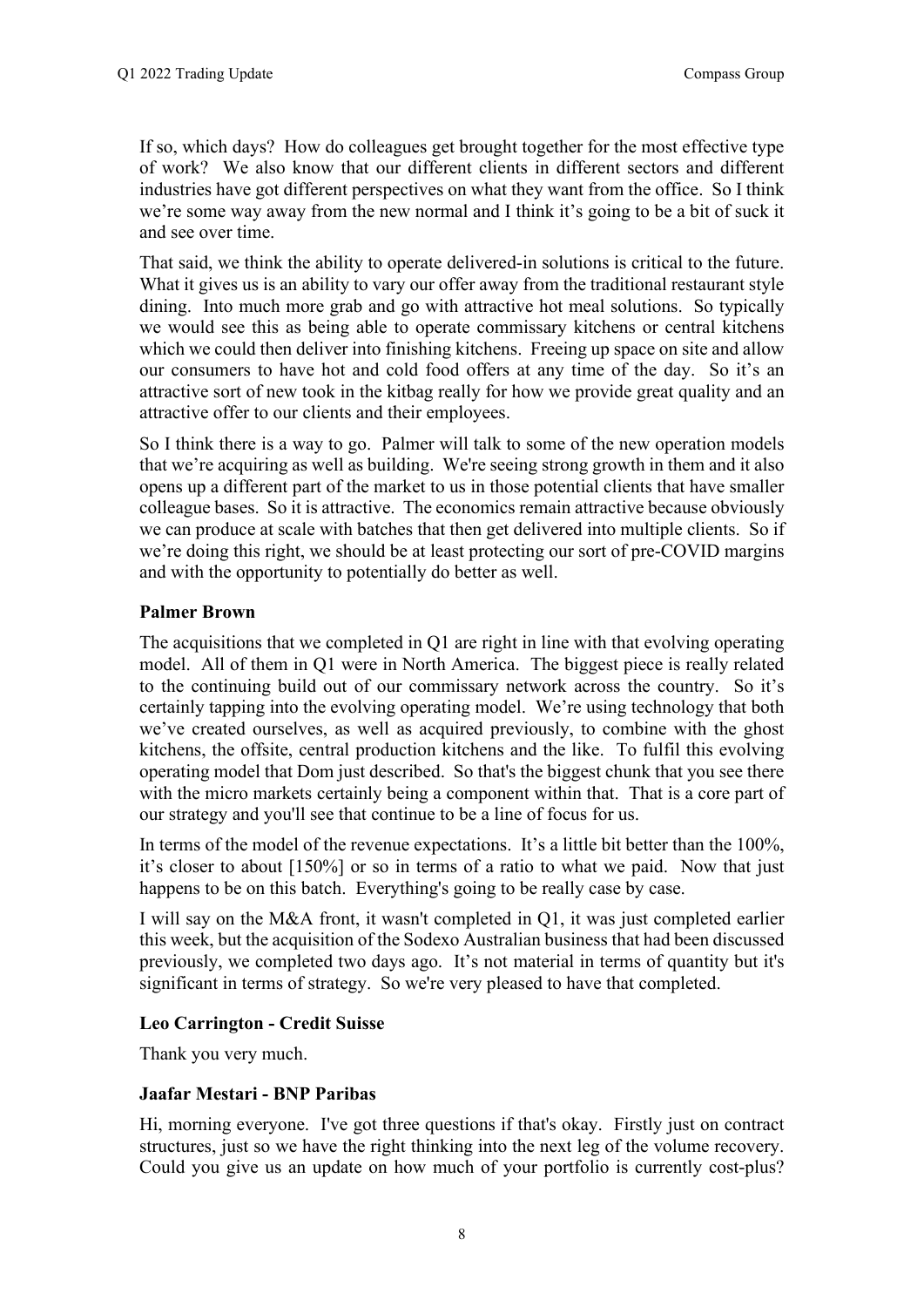Compared the higher mix of cost-plus reached at the peak of the crisis and 33% before COVID. Presumably somewhere in between now as it's normalising a little bit.

Then two questions on delivered-in. Firstly, how many central kitchens does £87 million buy you? I think you started with around 70 at the Group level and then peers, sometimes much smaller that are a lot more advanced there, have close to 200. So where does Compass Group need to [end] in terms of that infrastructure?

Separately is there another option, if you're going to go for more delivered-in, to actually go for outsourcing? There's lots of players out there that offer sauces and soups and meals to be finished and there are very big, high street chains that do rely on that. Is that something you can do? Or is that something that wouldn't quite work with clients?

#### **Dominic Blakemore**

I'll take the second one first and then pass the first to Palmer. Just in terms of central kitchens, yes, you're absolutely right, so in the 70s. Palmer will give you the detail on what we acquired. Just one comment though. We have to remember we are probably the biggest sort of ghost kitchen operator in the world with all of the existing facilities we have that can be used to produce for other sites. So we're very selective and judicious where we feel it is right and proper to invest in commissaries or central kitchens. Because we don't have the opportunities elsewhere in the portfolio, we can aggregate the scale and it's right for the location and the number of client opportunities we see around that.

So that is and remains an exciting strategic option going forward. We'll look at it both in terms of our existing footprint, our existing central kitchen and where we can acquire as well as build. Yes, we do have some of the things you described delivered-in today. We obviously do many of them ourselves. We'll always look at the individual economics and the quality of the offer to determine what is right for us. I'm sure Palmer's got more to add to that and then the first question too.

### **Palmer Brown**

I mean I think I would say on the central production kitchens, is they're not all created equally. I mean they're different sizes, they're different scales. What we're really talking about here are dedicated units that we can put high volumes through. They're shared across sectors to a large degree, they're more pronounced in the urban areas, as you would appreciate. But in addition to that we certainly have what we would refer to as the central kitchens rather than the units. Which are the kitchens that we already have within our client network that we're sharing across different units. So all of this is very much of a scale game and it's certainly one that we're again focused on.

With respect to the deals in the first quarter, we've got about half a dozen within that batch of acquisitions. Keep in mind these aren't just empty central production units. They are fully operating, they have income, they are profitable as it is now. That's great because what it enables us to do is to migrate the capacity to our network, while still in a profitable position on the units themselves. So it's something that we very much focus on, it's part of our due diligence when we look at those kind of deals.

I think your first question was with respect to contract structures. You're right, historically we're looking at about a [third] across the primary types of structures, the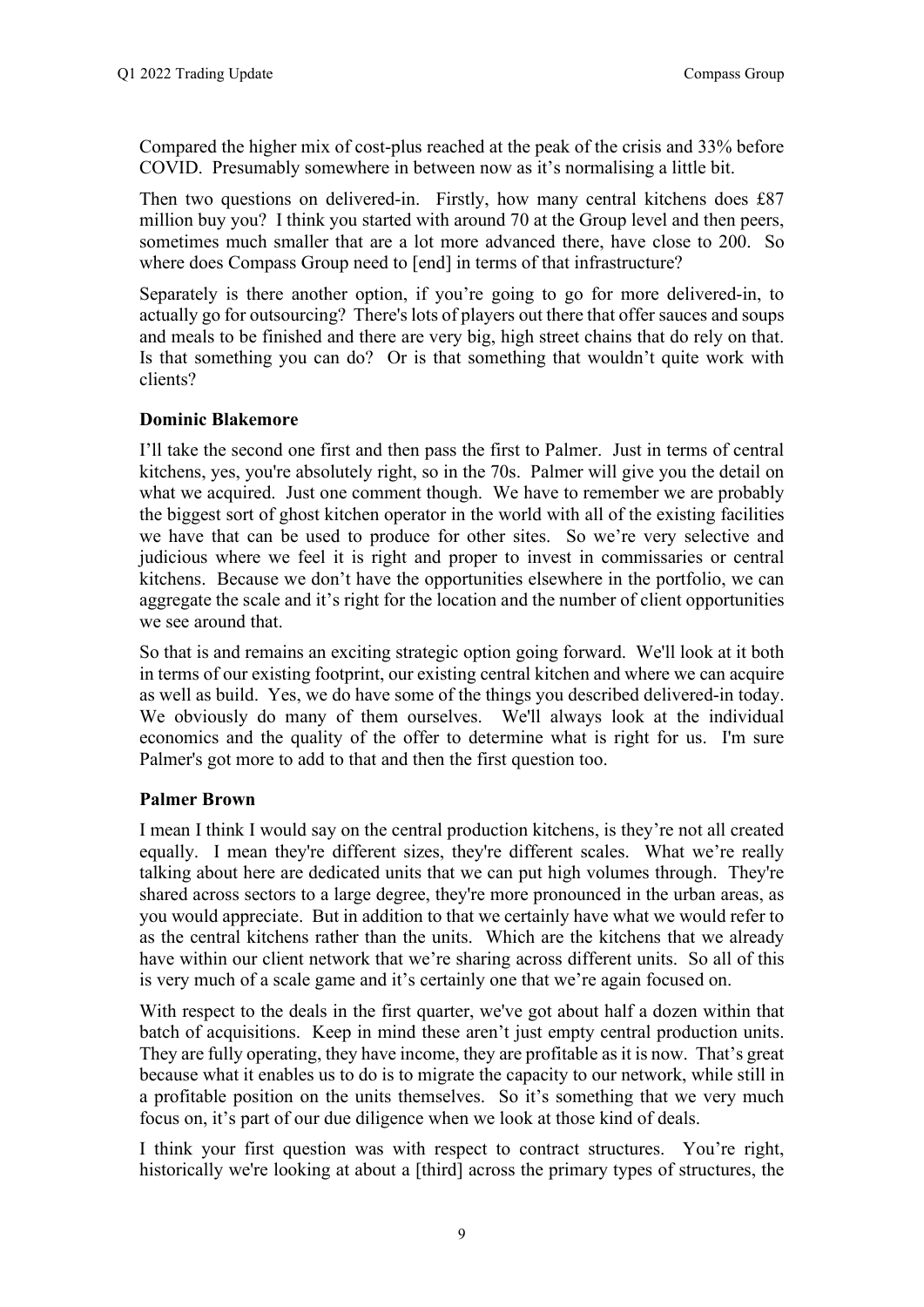P&L, the cost-plus, the fixed price. That very much was indexed more towards the cost-plus, the cost reimbursable models during COVID and that still remains the case right now. That is just as I described it at the full year, on ongoing dialogue with clients.

What you would have seen and we would have seen during the first quarter as volumes increased, particularly on the education side of things compared to where they were. The conversations [and structures] started to migrate back towards the P&L where they were before. But it's very much on a case by case basis. The vast majority of B&I remains cost-plus. In some sectors and some countries it would be 100% cost-plus. So that's an ongoing dialogue. I don't really view that as a bright line at any point in time. This is something that will evolve.

#### **Jaafar Mestari - BNP Paribas**

Super, thank you very much.

### **Tim Barrett - Numis**

Hi, morning both of you. I just had one question left on the segments. If you look at the segments and the most COVID-centric ones. Sports and leisure back at 107% jumps out. Could you talk around what the drivers are there? Is it simply sporting calendar or is more going on underlying that? Thanks very much.

#### **Palmer Brown**

Yes, it's a combination of the two. But the biggest piece is frankly the new business wins. We've had a number of new business wins since the onset of COVID, f8rankly which were delayed in terms of mobilisation, in terms of [wrap-up]. We had a few new NFL teams in American Football that had great seasons this year that certainly had an impact. Some minor league soccer and some places within North America. So we're certainly seeing the benefit of the new business wins come through

We did see some one-offs and non-recurring events within the quarter. So when you look at some NFL playoff games, both on - in terms of the new business but really in terms of the business that we already had. That's not something at you necessarily expect to recur.

Similarly we had a big Formula 1 even in Mexico. Actually turned out a lot bigger than we anticipate initially, we were the benefit of that. That's not necessarily recurring. One thing to note within that, within Q2 we're experiencing some postponements of sporting events. While there are some cancellations, we fully expect most of these to be postponements and therefore just a timing issue.

Although I will say that we are aware of some cancellations. Unfortunately we're seeing some events that were in our venues, just from a timing issue, having to move to venues which we don't operate. So it's that kind of thing we're keeping an eye on. But overall in the sports and leisure it's just the same trend that we've been highlighting. Which is just the strong net new business.

#### **Tim Barrett - Numis**

Okay, so that's a sector where you're slightly below the average of base revenue recovery. Is that fair to say?